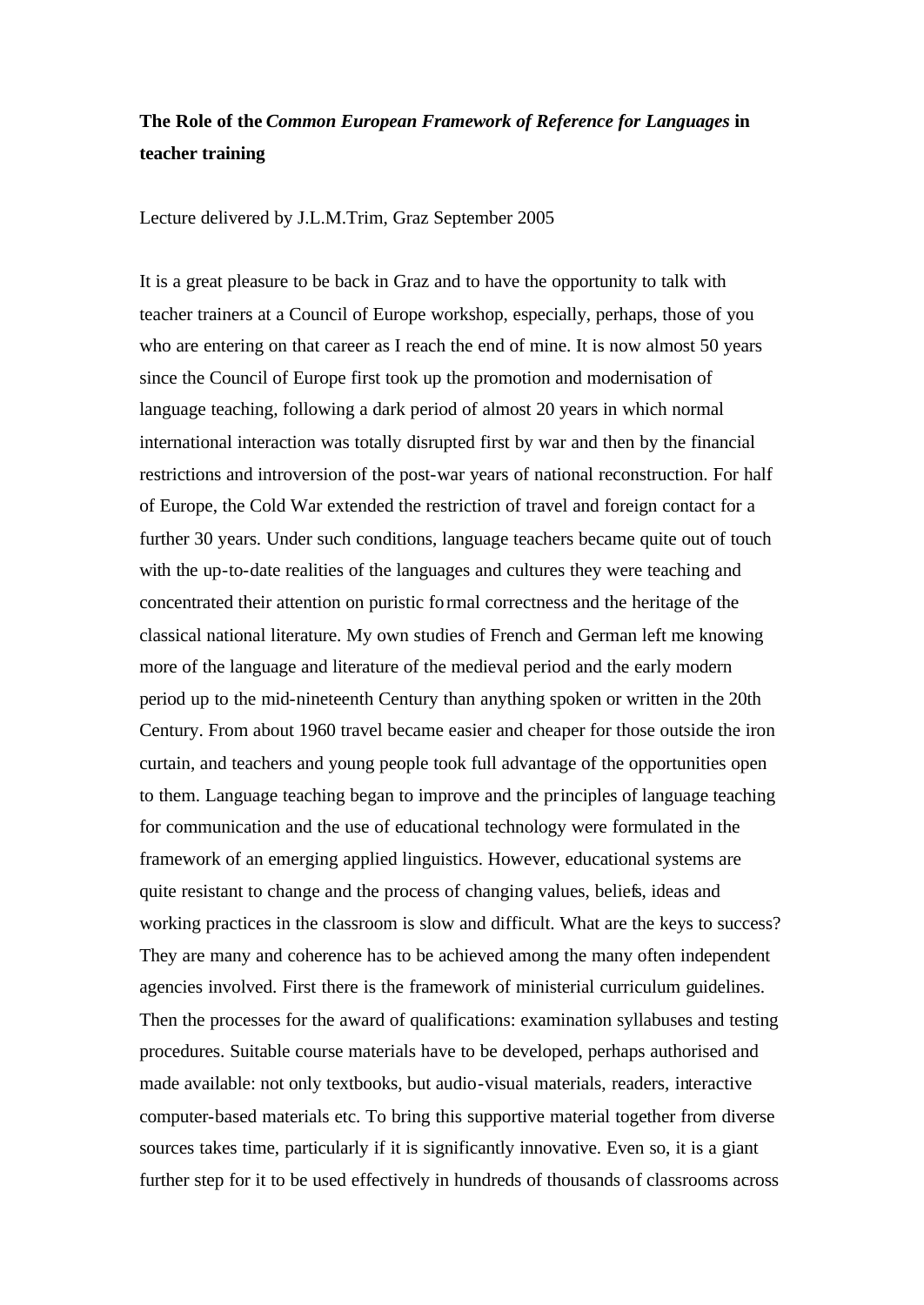our continent. Teachers and students have to be both willing and able to make the changes involved. There are quite powerful forces making for conservative attitudes among teachers. They are, after all, the successful products of the system under which they were taught and it has often been pointed out that one of the strongest influences on teachers are their own teachers and the methods they employed. Furthermore, teaching, especially language teaching is largely a female profession, and many mature teachers, having found a method that works with materials they are used to, working to tests and examinations they are familiar with, do not necessarily welcome changes which may demand extra-curricular study and preparation which conflicts with the demands on their time and energy made by a growing family. The cooperation of classroom teachers in educational innovation cannot be taken for granted, or coerced, They must be informed, motivated, encouraged, empowered, and their workload must be made manageable. For this reason, though the Council of Europe has sought to inform and support high-level policy making and the work of support services, it has seen the essential key to successful innovation to lie in teachertraining, both initial and in-service. In the two major series of workshops for teacher training in the 80s and 90s 72 workshops were held in 21 countries, with over 2000 participants and well over 200 animators. You will find the reports of all the workshops in the library, with a consolidated report of the first series. The impact of the workshops was powerful , in broadening and deepening the conceptual basis of language teaching for international communication and understanding through the participation of leading researchers, in influencing high-level policy-making through the direct personal involvement of senior ministry officials and the national inspectorate, and changing classroom practice through the large-scale involvement of teacher trainers and teachers with training responsibilities. Together, they played a central role in developing a strong consensus on the aims, objectives and methods of language teaching across Europe and indeed more widely, which until now has remained essentially unchallenged. The success of these workshops prepared the way for two very important developments in the last years of the 20th Century. First, it gave the governments of the member states of the Council of Europe the confidence to do what they had declined to do in 1960 and 1977, and to set up, on the generous initiative of the Austrian government, a permanent European Centre for Modern Languages here in Graz to carry forward the Council's activities in close support of modern foreign language teaching in the classroom, with special emphasis on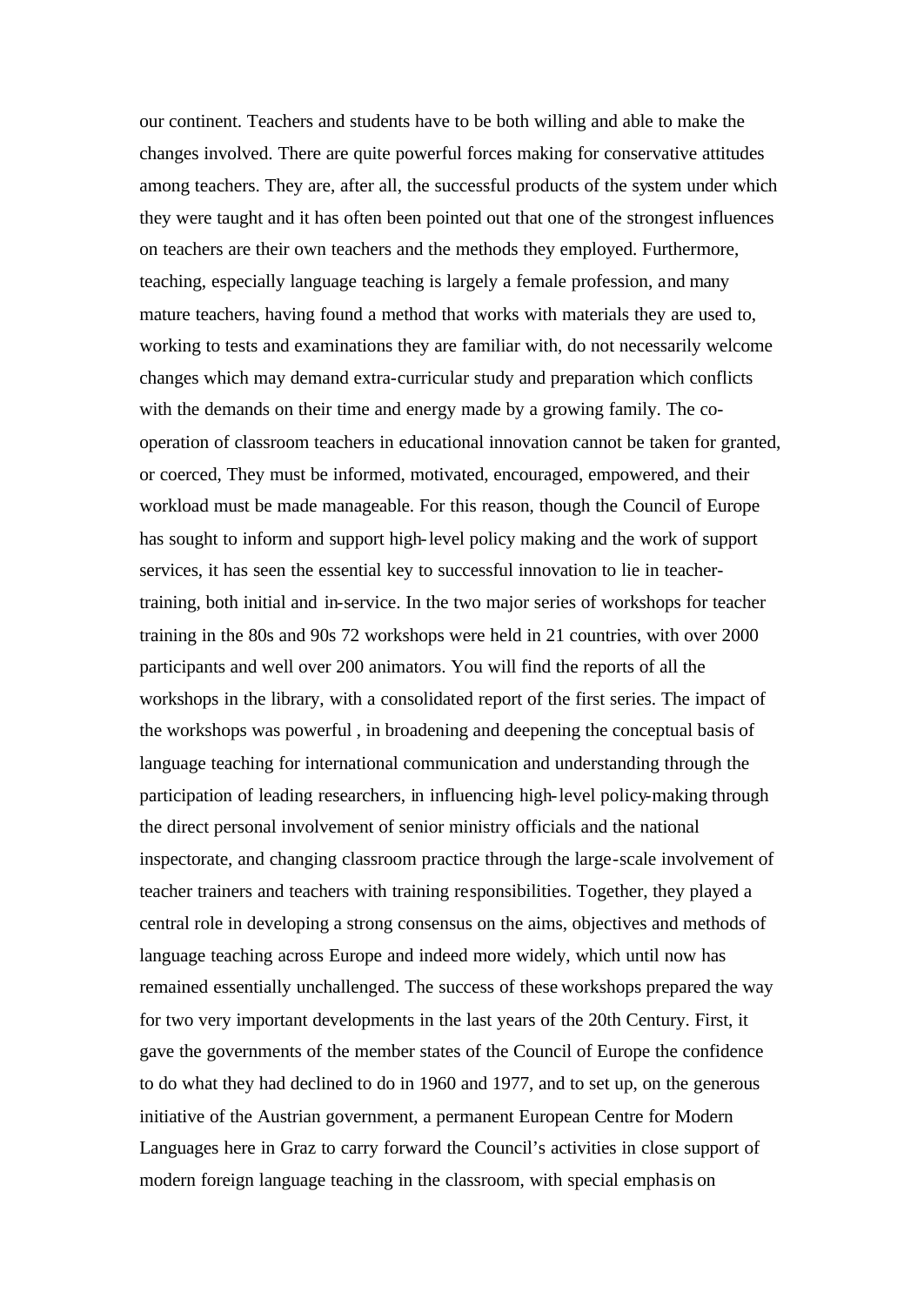workshops for those with a multiplier function, thus freeing the section in Strasbourg for high-level policy development.

Secondly, the strong sense of common purpose, of shared educational aims and objectives, encouraged them to respond to an initiative of the Swiss government and to commission a Common European Framework for Languages. An International Symposium was held in Rüschlikon in November 1991. It defined the aims of the Framework as:

to promote and facilitate co-operation among educational institutions in different countries

to provide a sound basis for the mutual recognition of language qualifications

To assist learners, teachers, course designers, examining bodies and educational administrators to situate and co-ordinate their efforts.

The task of authorship was entrusted by the Council's Working Party to a small group consisting of Brian North (Eurocentres, Switzerland), Daniel Coste (St. Cloud, France) and myself. With successive drafts, field consultations and revisions, the development took a decade. The Common European Framework for Languages: learning, teaching and assessment was published simultaneously in English and French in February 2001, marking the European Year of Languages. A German version followed shortly afterwards and others, e,g, Spanish, Catalan, Basque, Italian, Finnish, have followed. A Japanese version, published in 2004, attests to the worldwide interest it has evoked. This enthusiastic response may be said to make it the bestknown document in language pedagogy in recent years. From another point of view, however, it may be said to be little known. Attention has been concentrated on the second aim: to provide a sound basis for the mutual recognition of language qualifications at the expense of the other two. This is understandable. Increasing educational and vocational mobility in Europe make it a matter of some urgency for schools and universities as well as employers to know what the qualifications brought by candidates from other countries actually mean in terms of the applicants ability to use the language. It is much to be welcomed that governments now recognise the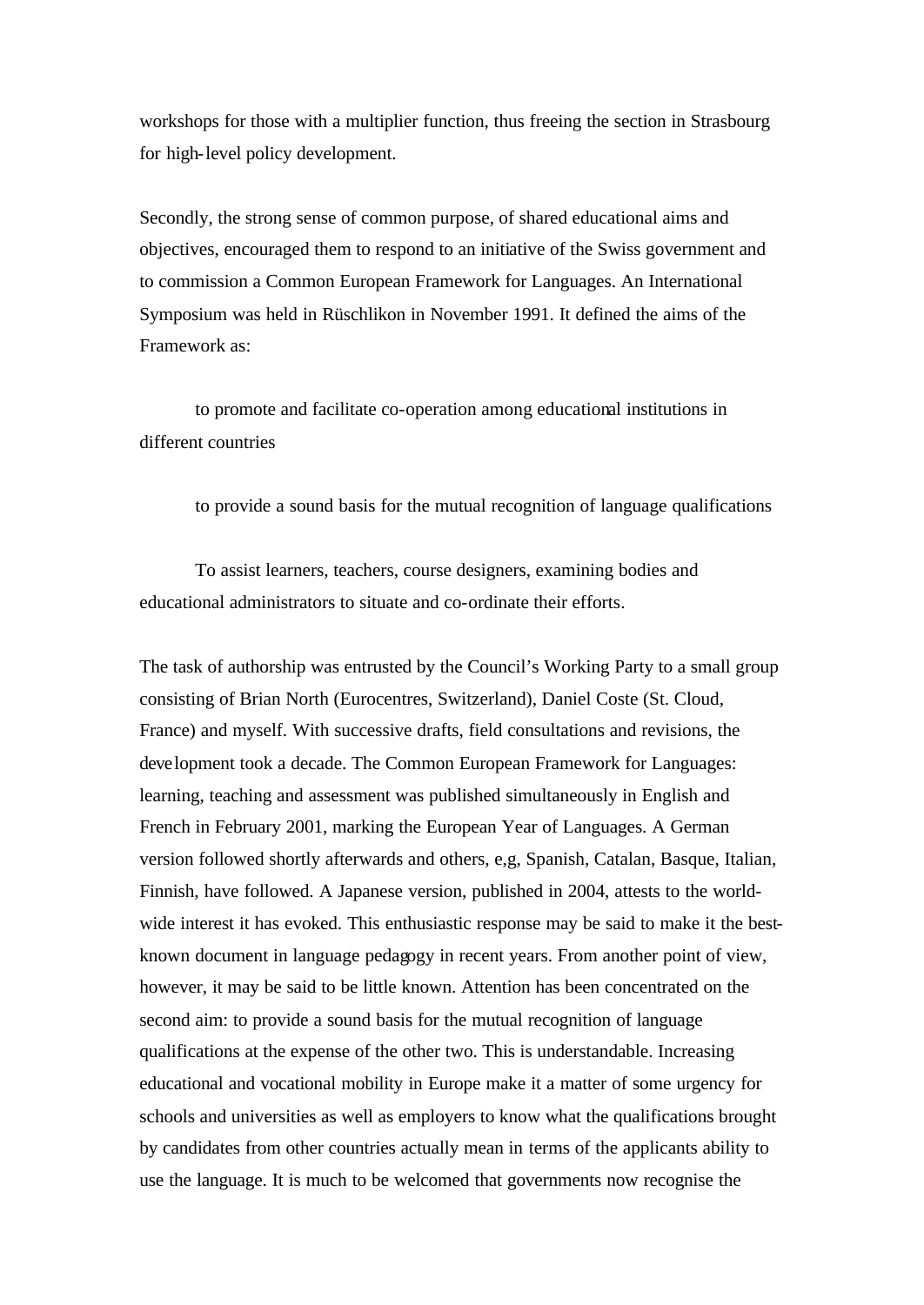value of objective international standards which will allow their qualifications to be situated relative to others. So attention has focussed on the scales of language proficiency and the six levels for which descriptors are given. The global scales, especially the self-evaluation grid used in versions of the European Language Portfolio have been widely reproduced. They are well-known, to the extent that many people think they are the Framework, the rest of the 200+ pages being a vague background to them. Teachers may then feel that the Framework is of concern only to those planning examination syllabus and teaching procedures at a higher level. This is unfortunate, since the Framework is designed to be accessible to all concerned with language learning, teaching and assessment, particularly classroom teachers and students.

The descriptors of levels of communicative proficiency were selected from some 30 existing lists by submitting them to a large sample of language teachers in Switzerland, retaining those which the teachers were confident in rank ordering. Those which made up the self-assessment grid are formulated so as to be understood in a common-sense way by pupils as well as teachers, so that both can get a clear idea of where they stand on the ladder and what they are aiming at as the next step. Of course, the six-level system marks the objectives for only the major steps in the educational system. As a very rough guide, A1 (breakthrough) is appropriate to progress in the first foreign language at the 10 or 11 year primary/secondary interface, A2 (waystage) to around 14, B1 (threshold) to 16+, the lower secondary goal, B2 (vantage) to 18+, the completion of upper secondary education, and C1 and C2 to specialist university level. I say a rough guide since the speed of learning depends greatly on such factors as the learner's age and aptitude, the curricular time available, extra-curricular contact, the relation of L1 to L2, etc. The awareness of an overall scheme of progress in learning may actually help to make teaching more flexible. Flexibility and diversification of language learning and teaching are indeed emphasised throughout the Framework document. One of its main functions is to provide the profession with as overall view of its aims, objectives and methods which will enable individuals to situate their own activity relative to others and to be aware of the full range of options open to them when deciding their own course of action. This is what makes it a valuable tool for teacher education and training, both initial and in-service.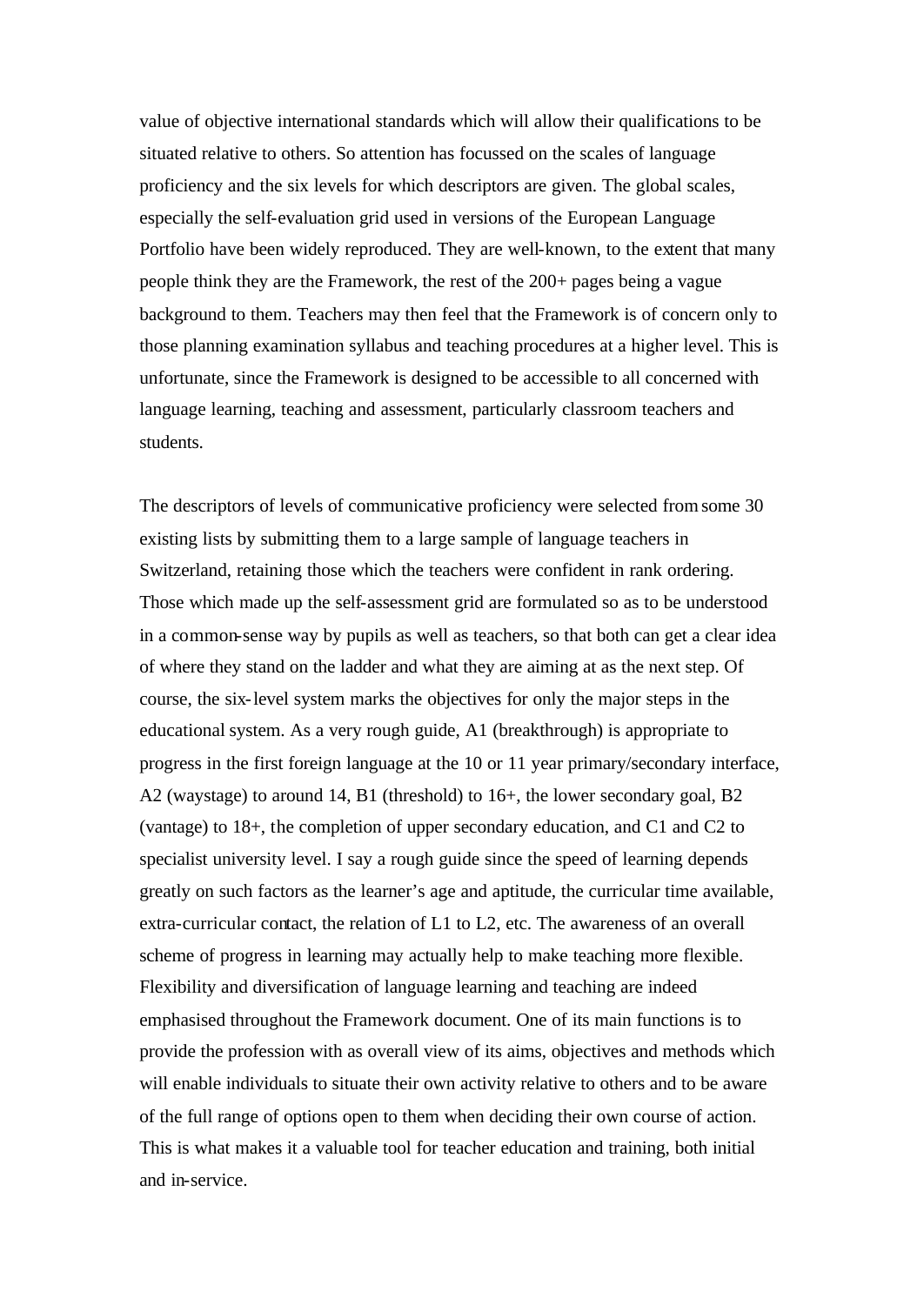Arrangements for initial teacher education and training across Europe are very diverse. For one thing, language teachers are inevitably the successful products of whatever methods were used in their own education. That experiential background is always a powerful influence on their own practice and is one of the factors which make for conservatism. As to the organisation of initial education and training in higher education, it ranges from simply releasing young teachers into the classroom after a language degree that pays no attention to lower level language teaching to courses in which advanced work in language and culture is combined with teacher training throughout. One of the valuable aspects of a workshop like this is to enable you to exchange experience of teacher preparation across systems and to evaluate the pluses and minuses for your own personal and professional development, (bearing in mind, of course, that you are the successful products of whatever system you were exposed to!)

Given that a period of pre-service preparation is provided, it has, I suppose, two main objectives. One is to build confidence and reduce anxiety in facing the daily reality of classroom management and language teaching. The other is to give a broad perspective on the nature, aims objectives and methods of language learning and teaching.

It is in this latter respect that the Framework can be of particular value in teacher education and training. The proficiency scalings presented in Chapter 3 already provide an overview of the progressive development of knowledge and skills from the earliest stages of learning (A1) to the most advanced levels of near-native proficiency attainable within an educational system (C2). This scaling is presented in a number of ways: Table 1 gives a brief global description at 6 levels. Table 2, the self-assessment framework breaks this down into 5 activity areas (listening and reading, spoken interaction and spoken production, ie monologue and writing. Table 3 defines progress in terms of the quality criteria; range, accuracy, fluency, interaction and coherence, to be expected at each level. Chapter 3 also brings these aspects together in relation to a brief characterisation of the notions, functions, grammar and vocabulary implied, and points to the existing, detailed specifications available for the Threshold Level (B1) in some 25 European languages and also for English and Greek at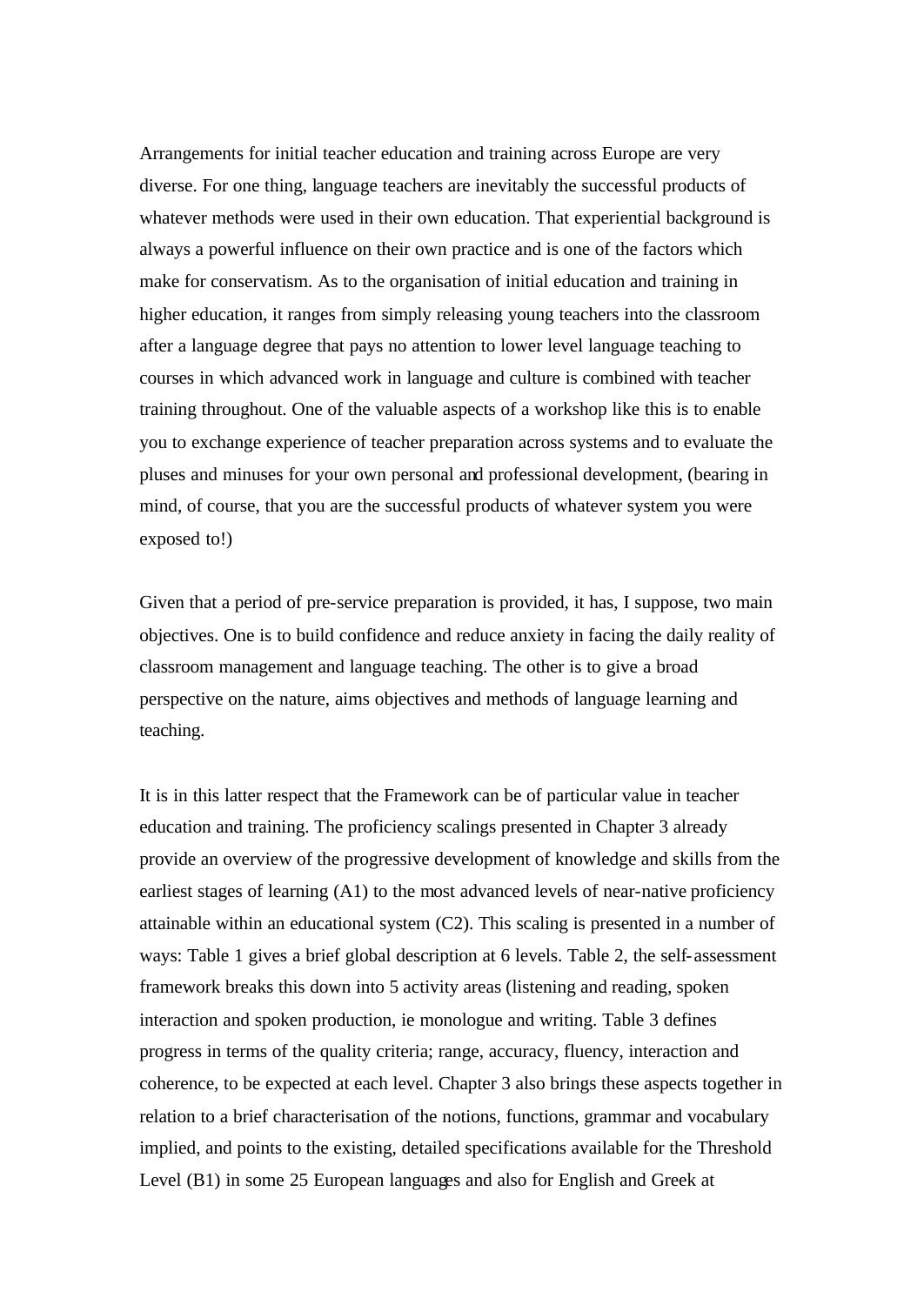Breakthrough (A1), Waystage (A2) and Vantage (B2) levels. These specifications are not at all rendered redundant by the general descriptors of the Framework,. However, the Threshold Level model is not concerned with qualitative judgements. It specifies what has to be done and known, rather than how well. Moreover, it specifies in detail one possible objective at B1, namely to enable a learner to act as an independent agent in a country where the language is in everyday use. This may well be what most learners want and need, but it is not the only possible objective. CEFR does not specify the content of a learning objective, but sets out more comprehensively the parameters of language use and competences, and the criteria to be satisfied if a learner is to be said to have reached a particular level of proficiency

 Finally scaling is provided for as many as possible of the activities and competences detailed in Chapters 4 and 5, which we will discuss shortly. Overall, then, the characterisation of the main stages of progress in foreign or second language proficiency is rich and valuable to a new teacher for general orientation in the field. Many users have simply looked at the most global scale, but as you see, a much more detailed scaling is available for profiling proficiency or attesting partial competences. Using the whole of these resources, a multinational team from Germany, Austria and Switzerland has produced Profile Deutsch, based on the material from the German Tlevel Kontaktschwelle, but reorganising and extending it to make a 4-level specification structured according to the categories developed in CEFR. The team is currently working to extend the system to Levels C1 and C2. A similar project is being conducted for French and is expected for English.

The scales and descriptors have been of special interest to authorities who want to situate their language qualifications relative to those of others, and to the users of qualifications gained in other systems, such as employers in deciding who to appoint to jobs involving language use to a greater or lesser extent and educational authorities in establishing entry requirements for courses at different levels. Many authorities were very quick to state that their qualifications were at a particular level, which of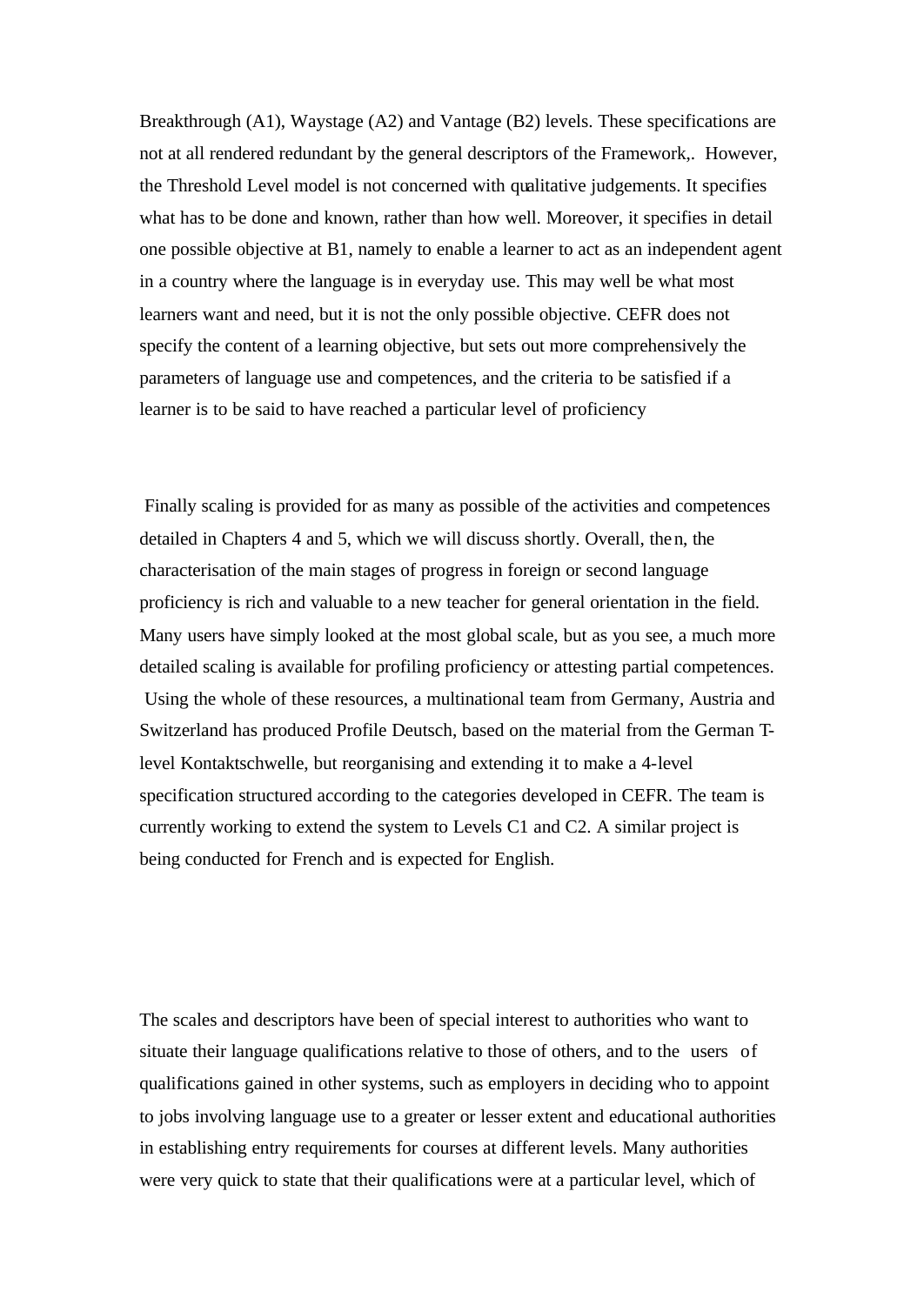course attracted the critical attention of the language testing professionals, who drew attention to the wide differences possible in the interpretation of words and phrases like, simple, basic, familiar, everyday, main ideas, without too much effort reasonably accurate, etc They also felt that it is one thing to claim that the holders of an examined qualification have reached a certain level of proficiency, and another to substantiate the claim. What if a university claims that its graduates reach level C2, but then, in its teaching and testing, uses only translation of literary texts and essays in the mother tongue, with the pass level set at 33 %? Or if a central examining body awards its highest grade  $(A^*)$  to candidates with 47 % and an acceptable C grade to those with 17 %? Transparency is needed not only on syllabus objectives, but also on test procedures and standards of marking. The Framework discusses the issues involved in Chapter 9, but does not go into technical detail, which was in fact offered in a separate guide written by Dr.Milanovic on behalf of ALTE and is now the main content of the manual prepared by a group of leading experts in the field. The same can be said of the Framework in relation to other specialist users, such as teacher trainers, textbook authors and educational authorities. Each group of specialists has to consider whether and how to make use of CEFR for its own purposes, amending, adapting and supplementing it as they find necessary and then letting the profession know what they have done so as to improve provision everywhere..

The Council of Europe has neither the power nor the desire to issue directives to member states or to independent examining bodies. However, the Council is currently conducting a project to assist governments and other agencies in developing examinations geared to CEFR. Leading test experts from a number of countries are producing a manual of principles and procedures. A draft is already on the Internet. It will be supported by sets of audio and video recordings of learners from different countries at different levels of performance, which will make it possible for testers and examiners to co-ordinate their judgements, and for classroom teachers to have a clearer picture of what to expect from students at different levels. So there is no doubt in my mind that CFER will powerfully influence the structure and conduct of national qualifying examinations across the globe and is in fact already doing so.

A further development is now being planned, to produce "A Common European Framework of Reference for Languages of School Education". A conference has been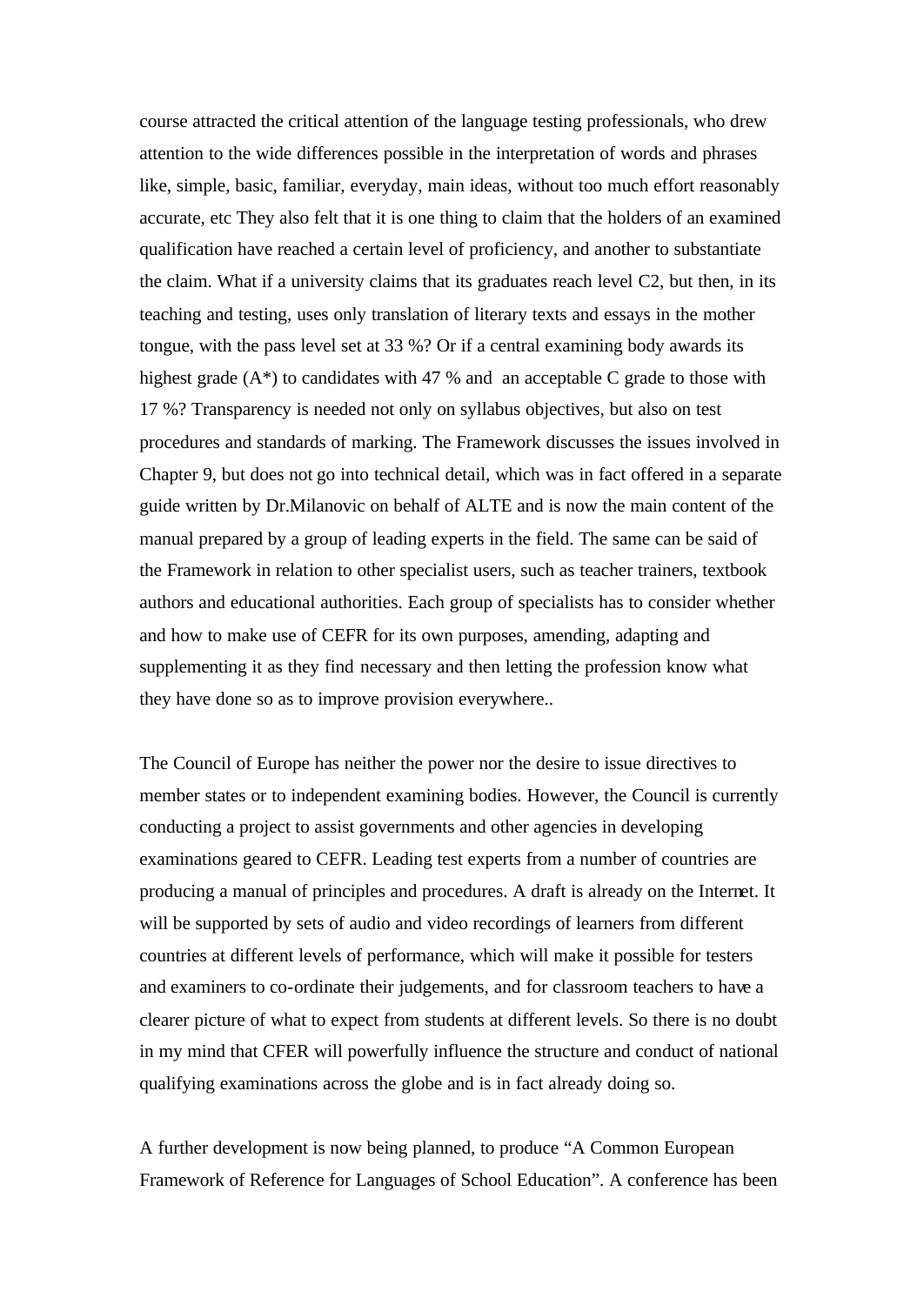announced, to be held in Krakow in April 2005, organised jointly by the Council of Europe and the Jagellonian University. It will review the whole field of language in school, including mother tongue education, looking at the basis of the diverse terms in use, analysing current curricular policies and also considering again proficiency descriptors and attainment issues. So, as you can see, the Framework is far from a dead end, but is generating new and more focused thinking in the fields it covers.

You may, though, by now be thinking that CEFR is concerned only with high-level policy-making , affecting national policies, curricular guidelines and examinations: matters over which the classroom teacher has little control. You may be inclined to share the fear that your students will be made to teach to European norms which take little account of their particular situation. Some critics have expressed the fear that CEFR will be treated as a 'Bible' and that authorities will try to follow its recommendations blindly and uncritically. One German professor has gone so far as to say that if CEFR is followed, all research in applied linguistics and language didactics will come to an end! Well, I can state quite categorically that CEFR gives no instructions or even recommendations to its users as to what they should or should not do. Its function is to stimulate reflection, to invite all those concerned with language learning, teaching and assessment to ask themselves questions, to lay out options and to offer a common means of calibrating learner proficiency in fairly broad terms. We have never wanted teachers to feel themselves reduced to mere retailers of decisions made at a higher level, unthinkingly accepting curricula, materials and methods and imposing them on learners in a mechanical fashion. At the heart of the Council of Europe's work in education is the concept of education for democratic citizenship. This means that whilst national and regional authorities must provide a framework that safeguards and promotes the public interest, decisions should so far as possible be made as close as possible to the point of learning, taken by those directly involved: the teachers and the learners. That, in turn, requires of them a strong sense of social responsibility and the necessary knowledge, understanding and technical skill. For teachers, this comes from their own education and training, their reading, discussion with colleagues and their day-to-day classroom experience. For pupils, it is built up during those 10-12 formative years of full-time education by their experience of classroom learning, mediated by teachers, and their experience outside the classroom, mediated by parents, older siblings and other children and adults, as well as by their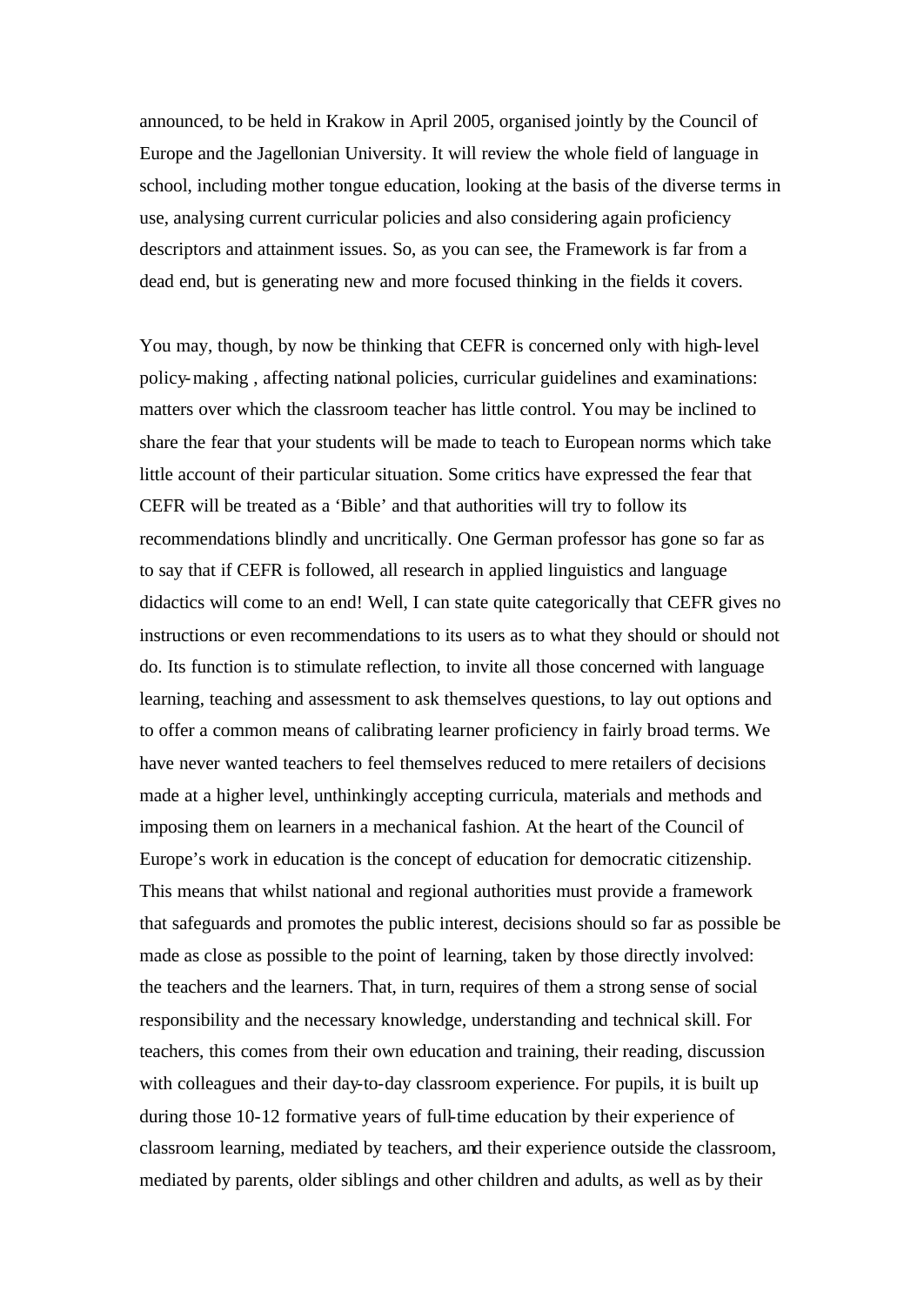own independent efforts as their physical and mental powers develop and mature. It is the overarching aim of education for democratic citizenship that by the end of their full-time education, young people should have acquired the knowledge and understanding, and developed the powers of judgement and sense of social responsibility, that will enable them to exercise freedom and independence of thought and action responsibly, to achieve success and fulfilment in facing the challenges of living in a modern democratic society.

 In our view, all teachers have a part to play in guiding and empowering the next generation in this way. Language teachers, concerned with developing the powers of understanding, expression and communication central to all human society, have a particularly important role. They need a deep understanding of the act of human communication, not only of the observable actions involved but the different kinds of knowledge and skill that a person has to call upon in order to act effectively. For me, the primary objective of CEFR is to set out, clearly and comprehensively, what a competent language user knows and does. Of course, CEFR is not a manual, but a framework, a catalogue rather than a description. But it does focus attention on the many parameters of language use and language competences, inviting the reader to reflect on the relevance of each for his or her own work.

Allow me to begin by reminding you of the aspects of language use in relation to the language user treated in Chapter 4

# Slide 1 **CHAPTER 4: LANGUAGE USE AND THE LANGUAGE USER/LEARNER**

- **4.1 The context of language use:**
	- **4.1.1 domains**
	- **4.1.2 situations**
	- **4.1.3 conditions and constraints**
	- **4.1.4 the user/learner's mental context**
	- **4.1.5 the mental context of the interlocutor(s)**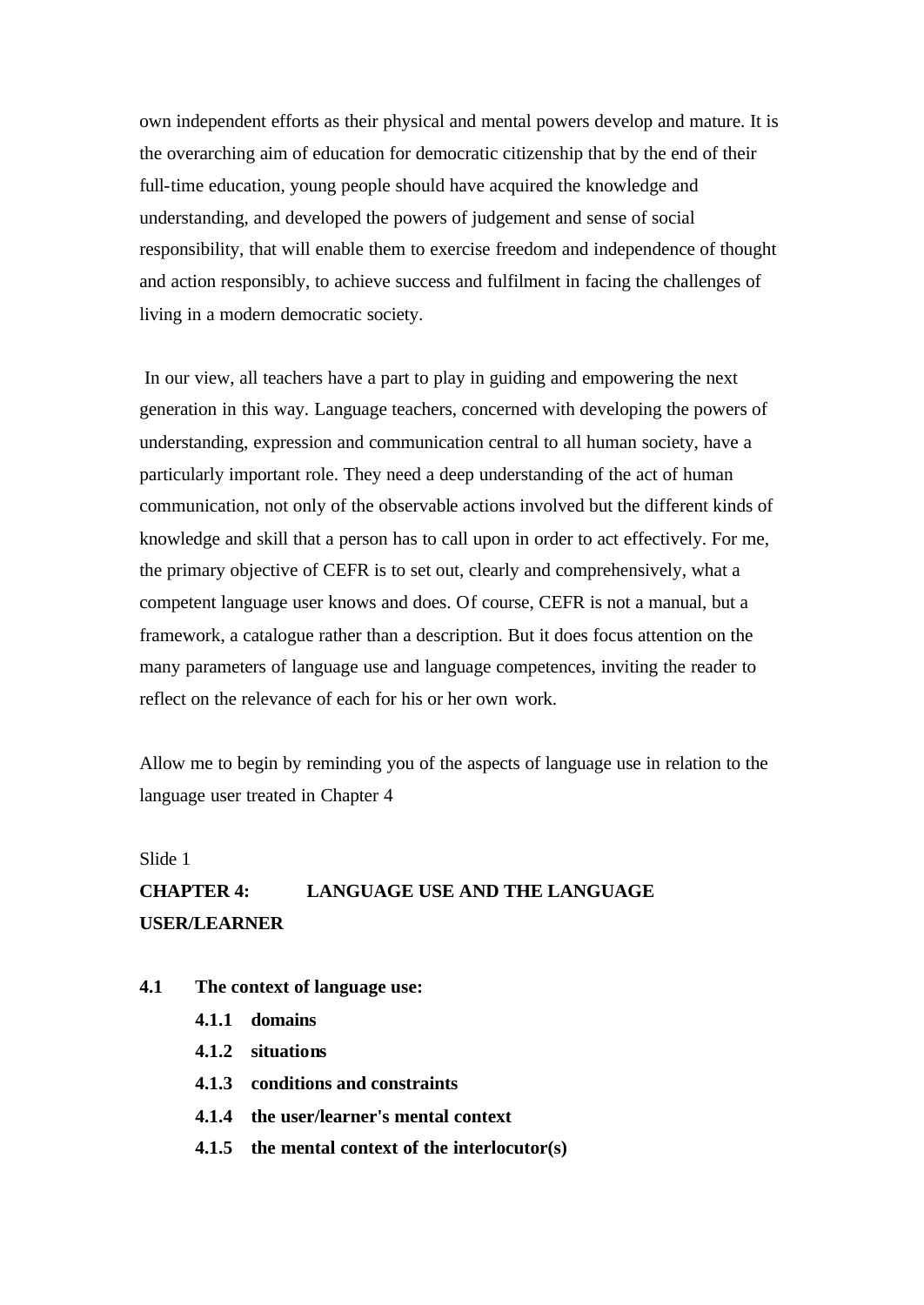#### **4.2 Communication themes**

- **4.3 Communicative tasks and purposes**
- **4.4 Communicative language activities and strategies:**
	- **4.4.1 productive**

**4.4.1.1 oral production (speaking) 4.4.1.2 written production (writing)**

**4.4.2 receptive**

**4.4.2.1 aural reception (listening)**

**4.4.2.2 visual reception (reading)**

**4.4.2.3 audio-visual reception**

**4.4.3 interactive**

**4.4.3.1 oral interaction**

**4.4.3.2 written interaction**

## **4.4.4 mediating**

As you see, CEFR first deals with the context in which language is used, then the themes, or subjects which are spoken of, then the tasks and purposes - what results we try to bring about through acts of communication - and then the actual activities of speaking, writing, listening and reading taken first in isolation, then linked together in communicative interaction. Where possible, these activities are individually scaled. Note that special attention is paid to mediation, such as interpretation and translation, where language users are called upon, not to express their own ideas, but to act as a channel of communication between a people who would not otherwise understand each other. Important though face-to-face communication between plurilinguals is, it is in fact through innumerable acts of mediation that humanity overcomes its cultural and linguistic fragmentation to share a common pool of knowledge experience and understanding of the world and to function as one evolving culture, differentiated but interactive

Slide 2

### **4.5 Communicative language processes**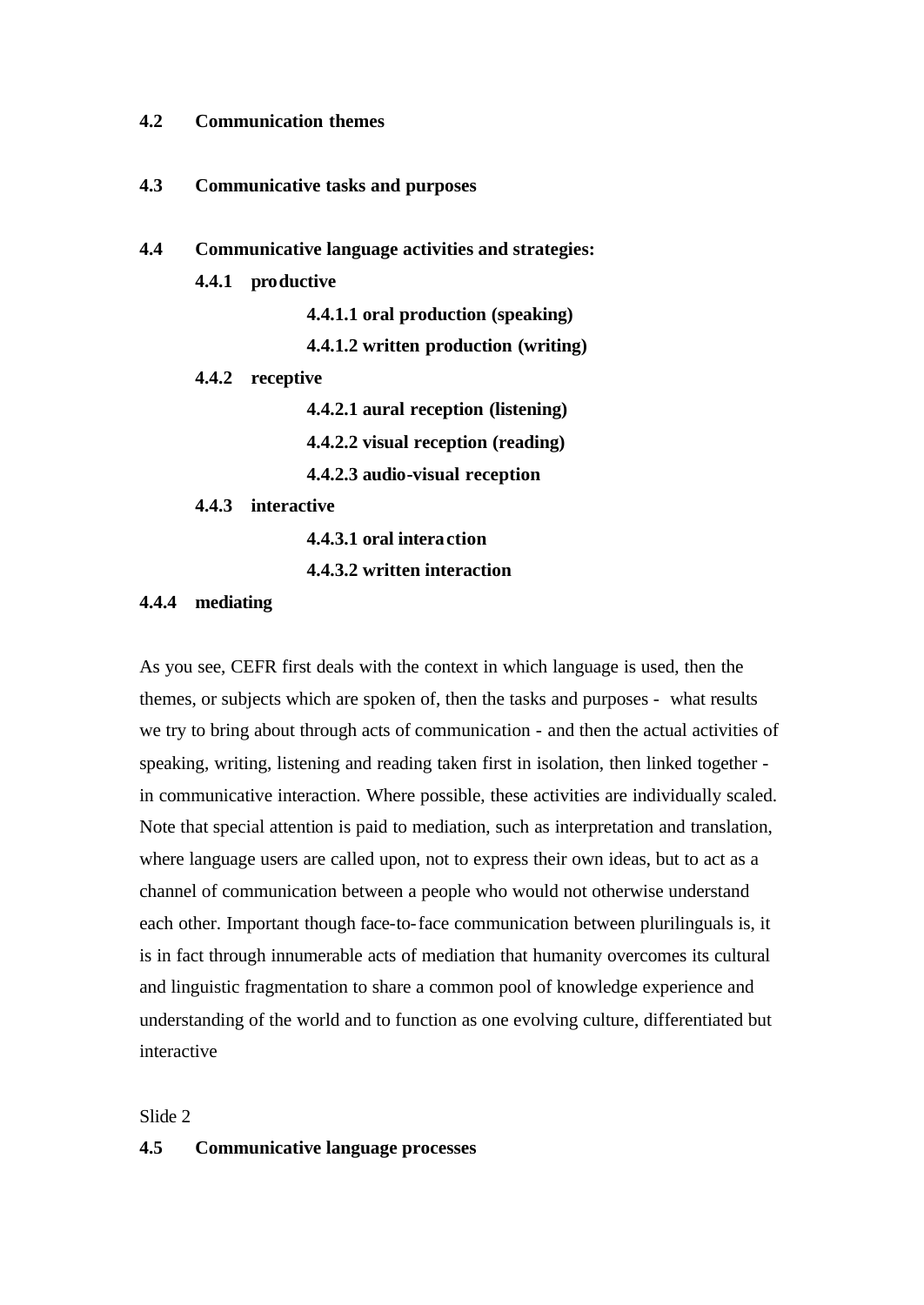**4.5.1 planning**

**4.5.2 execution**

- **4.5.2.1 production**
- **4.5.2.2 reception**
- **4.5.2.3 interaction**
- **4.5.3 monitoring**
- **4.5.4 practical actions**
- **4.5.5 paralinguistic behaviour**
- **4.5.6 paratextual features**

#### **4.6 Texts**

- **4.6.1 media**
- **4.6.2 genres and text-types**
	- **4.6.2.1 spoken texts 4.6.2.2 written texts**

CEFR then follows through the actual processes of language production and reception, the chain of neurological, physiological and physical events, from the planning and formulation of an utterance, or written text, via its execution in the bodily actions which produce speech and writing, through to its perception, identification and understanding. We should not forget the monitoring of one's own activity while speaking, as well as the various actions, such as gesture, mimicry and body language, that accompany speech and are part of the communicative event. Lastly, texts themselves are considered and classified, not only according to their type and function, but also in relation to the media which carry them and the activities which produce them.

As you can see, all this is concerned with language in action, the what, how, when, where and why of what people do when they use language to communicate. I think you will agree that it is quite complex. Language communication is perhaps the most demanding of all human activities. To handle this complexity, we need an equally complex array of skills and different kinds of knowledge, much of which does not normally enter into our conscious awareness. In chapter 5 of the Framework, we have attempted to make a survey of these 'competences'.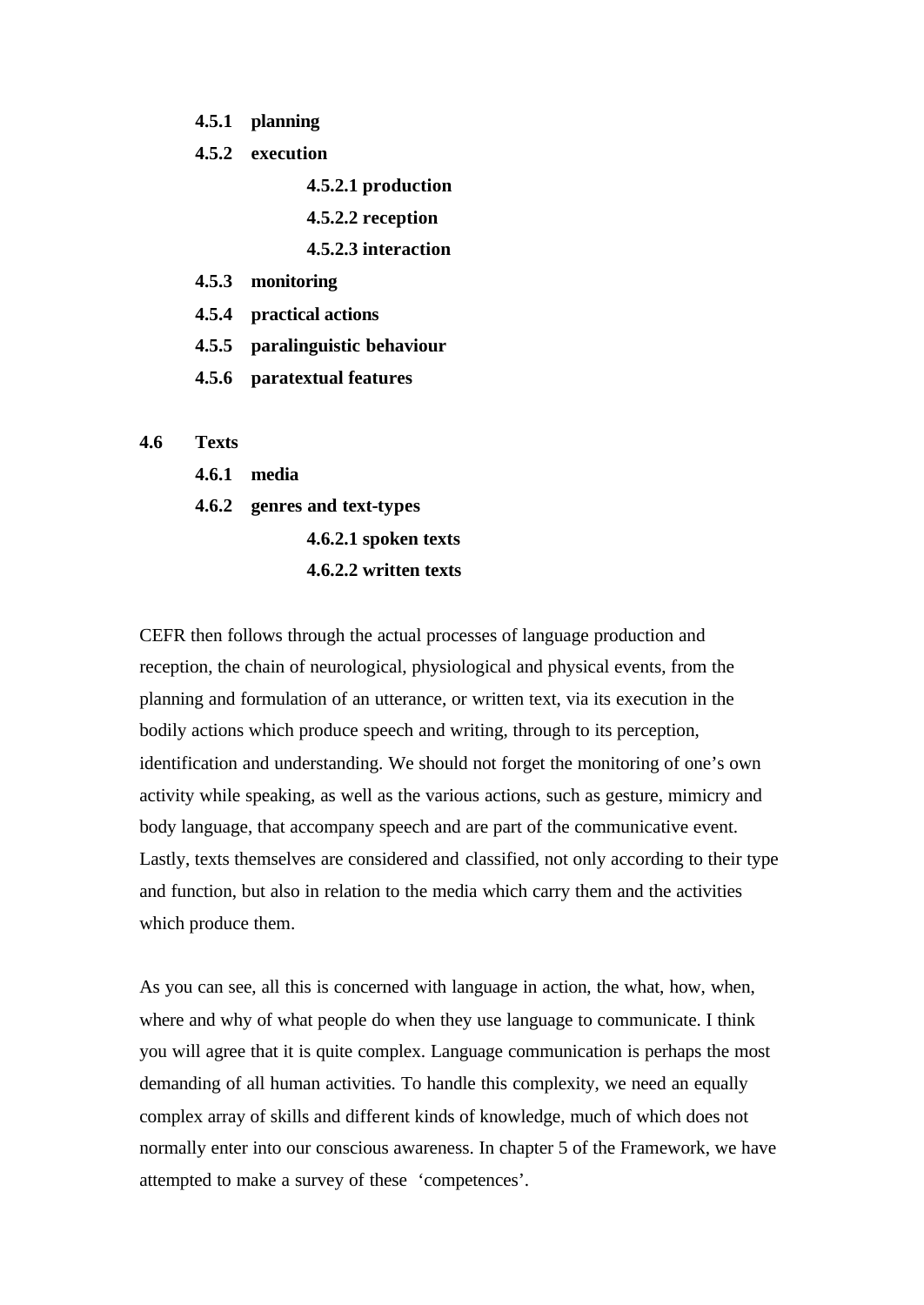## Slide 3

## **Chapter 5 THE USER/LEARNER'S COMPETENCES**

- 5.1 General competences
- **5.1.1 declarative knowledge (savoir)**
- **5.1.1.1 knowledge of the world**
- **5.1.1.2 sociocultural knowledge**
- **5.1.1.3 intercultural awareness**
- **5.1.2 skills and know-how (savoir-faire)**
- **5.1.2.1 practical skills and know-how**
- **5.1.2.2 intercultural skills and know-how**
- **5.1.3 existential competence (savoir-être)**
- **5.1.4 ability to learn (savoir-apprendre)**
- **5.1.4.1 language and communication awareness**
- **5.1.4.2 general phonetic skills**
	- **5.1.4.3 study skills**
	- **5.1.4.4 heuristic skills**

The first thing to notice is that in order to use language properly, we call upon a number of competences which come out of our general experience of life and do not seem to be particularly concerned with language. We know what sorts of things exist in the world, their properties and the relations between them, what events are possible and actually occur or can be imagined. We expect anything said or written in any language to make sense in such terms. A very important aspect, worth separate consideration, is concerned with the way human societies work and patterns of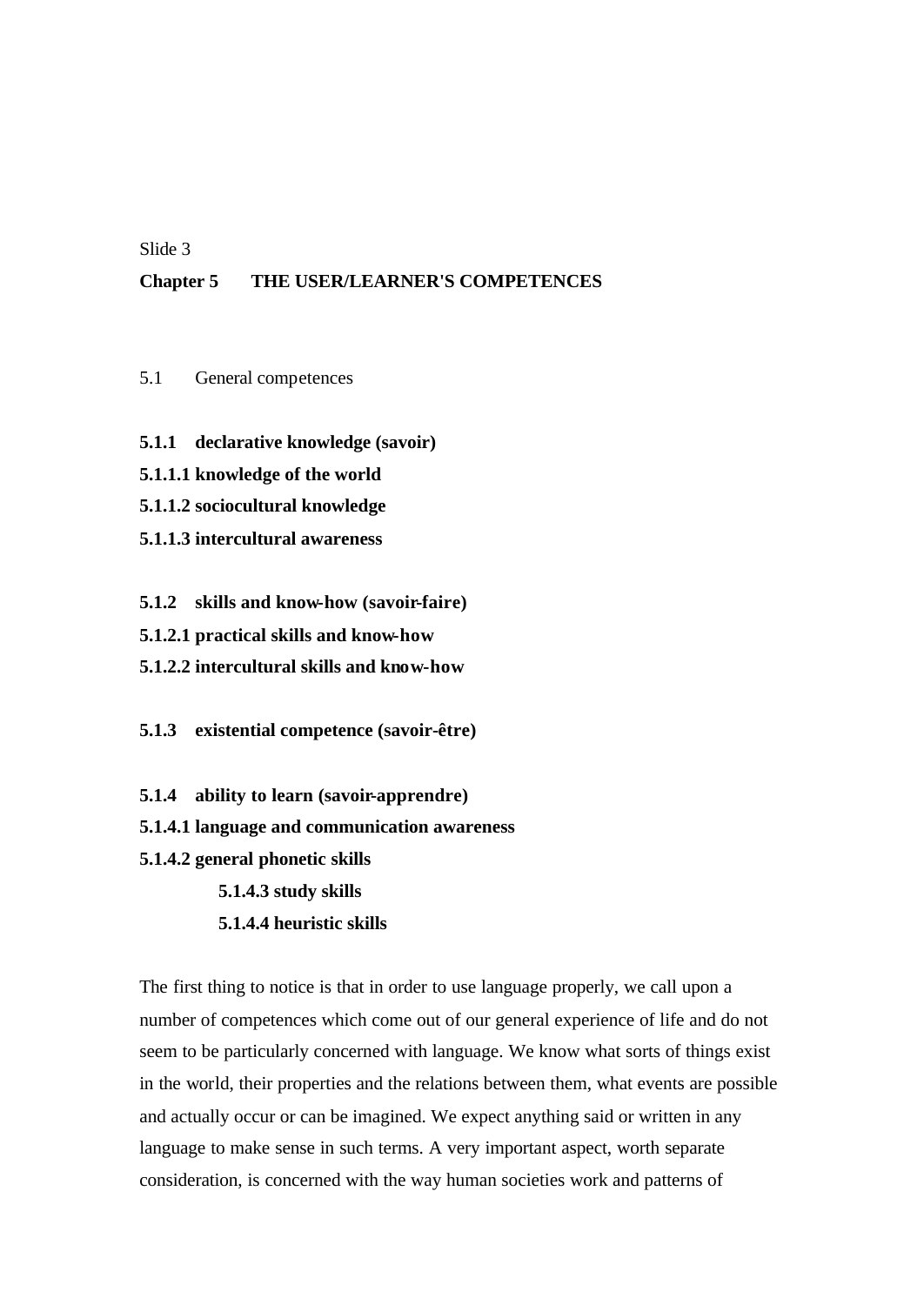everyday living, interpersonal relations, values, beliefs and attitudes, various conventions and rituals called for in defined situations. We may then develop an awareness of the relation between our own cultural and societal values and those of another people. Then, in addition to this body of knowledge about the world we live in, we have at our disposal a range of skills for handling practical affairs and for dealing with personal relations. Then, beyond these, is a dimension less easy to place. This is the area of personal qualities, partly inborn, partly the result of experience, such as character, intelligence, sympathy, personality, which influence the way we react to people and to circumstances. For this we use the perhaps paradoxical French term savoir être. Intangibles, but who doubts that they have a great deal to do with the success of a teacher, and are also an important determiner of the methods a teacher will find appropriate and feel comfortable using.

The last of the general competences is savoir apprendre, the ability to learn. In addition to study skills, such as the ability to use learning materials and to organise one s own strategies and procedures in accordance with one's own cha racteristics and resources, we also include here very general linguistic competences: knowledge and understanding of the characteristics and organisation of language and the ability to perceive and produce speech sounds in general. We also attach a good deal of importance to heuristic skills, i.e. the ability to find things out for oneself, to observe accurately and then to make intelligent deductions from limited experience, going beyond what you already know..

This brings us to the communicative language competences themselves. Slide 4

## **5.2Communicative language competences**

- **5.2.1 linguistic competences:**
- **5.2.1.1 lexical competence**
- **5.2.1.2 grammatical competence**
- **5.2.1.3 semantic competence**
- **5.2.1.4 phonological competence**
- **5.2.2 sociolinguistic competence:**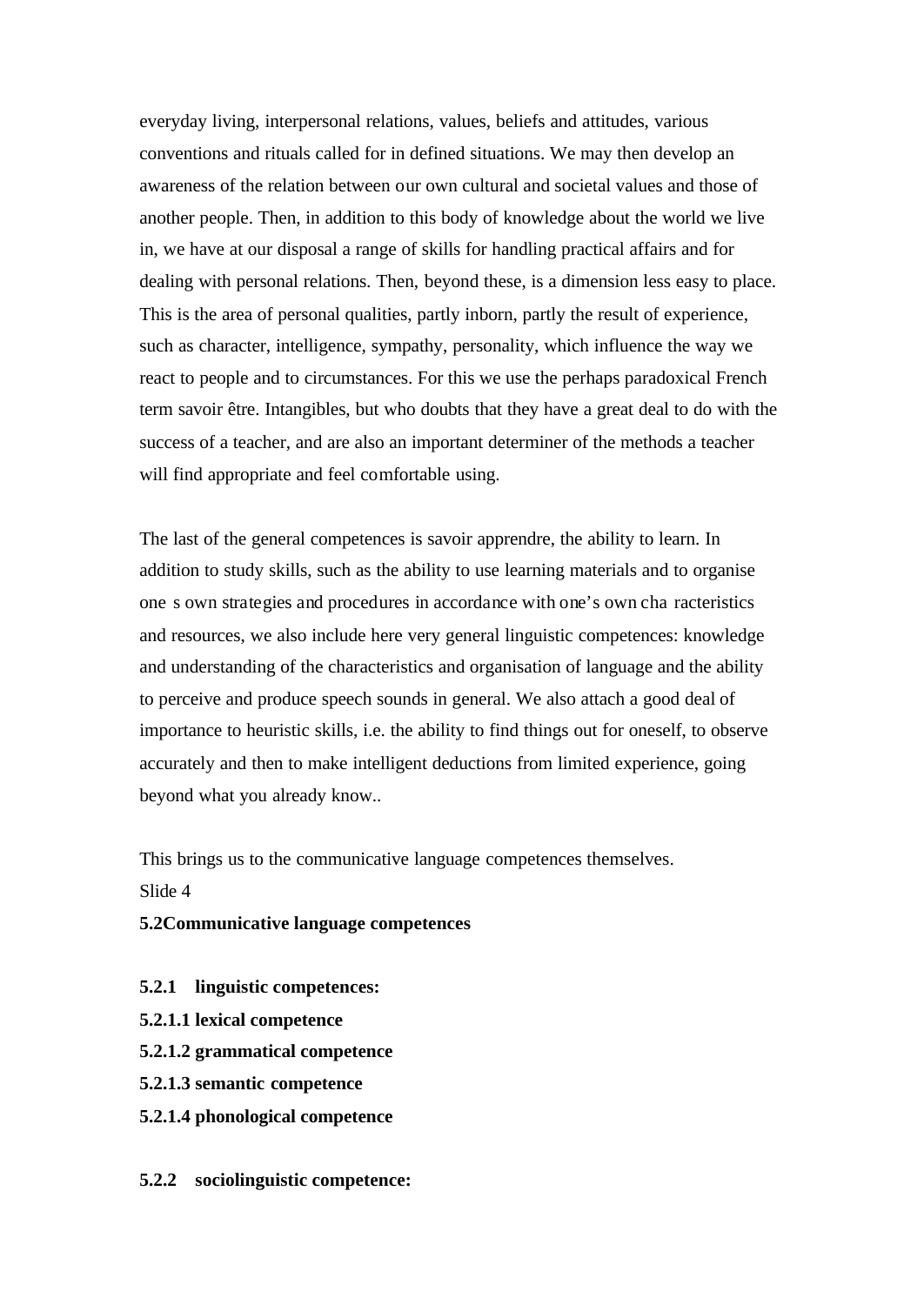- **5.2.2.1 markers of social relations**
- **5.2.2.2 politeness conventions**
- **5.2.2.3 expressions of folk-wisdom**
- **5.2.2.4 register differences**
- **5.2.2.5 dialect and accent**
- **5.2.3 pragmatic competences:**
- **5.2.3.1 discourse competence**
- **5.2.3.2 functional competence**
- **5.2.3.3 schematic design competence**

Firstly, and obviously, come the linguistic competences narrowly defined: knowledge of the language system in its lexical, grammatical, semantic and phonological dimensions and skill in its use. These linguistic competences are necessarily at the core of language use and language learning. Without them there is no language! However, the Framework also deals with other language competences which play an important part in communication. The socio-linguistic competences guide the way we use language in social life. They include such markers of social relations as forms of address, honorifics, etc. Politeness conventions involve not only the use of 'please' and 'thank you' but more generally whether and how one may intrude on another person's thought and action without giving offence. We have included what we have termed 'expressions of folk wisdom', because our everyday use of language is rich in common expressions, often stereotyped formulae, which imply a body of shared assumptions and attitudes which are often not directly referred to. Register differences, from the highly formal through the general colloquial to the intimate, serve to establish in the mind of the participants the nature of a social situation. Compare, for example, 'May I suggest we postpone further consideration of this matter until our next meeting' with 'Let's leave it till next time'. Who says which of these to whom, where, when and why? Lastly in this section come the features of dialect and accent that proclaim the regional and class provenance of a speaker and upon which listeners are led, rightly or wrongly, to base assumptions about these and perhaps other personal characteristics of an interlocutor.

The general heading of 'pragmatic competences' is given to different aspects of the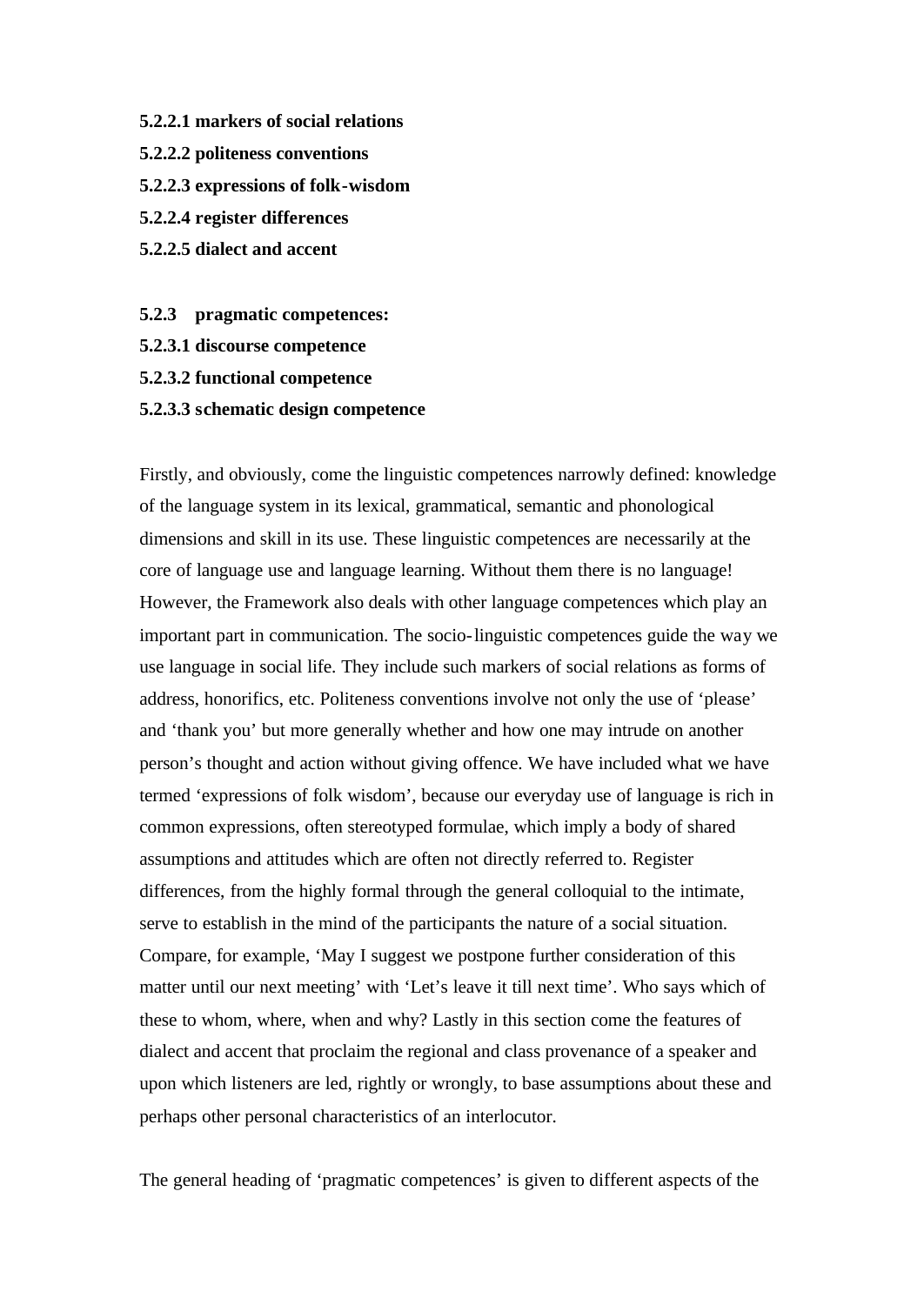language user's ability to produce and understand language above the level of the sentence. Discourse competence covers the principles and mechanisms involved in stringing sentences together to form coherent discourse: ways of referring back and forward, logical ordering and clarity of expression, as well as features of text design, that is, how descriptions, narrative and argumentation are structured and essays, say, composed . These are matters with which mother tongue teaching is largely concerned. They become of increasing importance at higher levels of FL proficiency. Indeed, we hope that common reference to the model presented in the Framework may help teachers across the curriculum to realise that they are engaged in different aspects of a common enterprise. Functional competence covers our ability to impart and to seek factual information, to express and find out attitudes, to get people to do things and to socialise. It is dealt with briefly in the Framework, though it forms the basis of the Threshold Level model. 'Schematic design competence' refers to our ability to steer our way through a structured interaction, from simple question and answer to conducting an interview or buying a new suit or dress..

In all, it can be seen that what a fluent, mature language user knows and does is very complex. How much of this complexity is relevant to a teacher of foreign languages? I can imagine some hard-pressed classroom teacher saying: 'Look! With the hours I've got with a class, the amount I'm supposed to cover in the syllabus and the kind of children in my class, I've got my work cut out to just get enough vocabulary and grammar into them to pass the exams they need to get a job. The rest of it is just frills, irrelevant to me. I will give them the language; what they do with it is up to them.' Now I do not see that I am in any position to condemn such a teacher, who may be trying her best to get her pupils a qualification they must have for employment, under near-impossible conditions. She may, in fact, be making the best use of the resources, human and material, at her command. I certainly would not want her to feel threatened, anxious and guilty, afraid that regardless of circumstances, unless she manages to teach all that is in these chapters of the Framework, she is somehow failing in her work. What I would ask of such teachers - as of any others - is to think through their teaching situation and their response to it more critically and in greater depth. Are pupils in fact becoming proficient in manipulating the formal language system? Are they then able to use it effectively for some purpose? Have you got the best balance between receptive and productive skills? Between vocabulary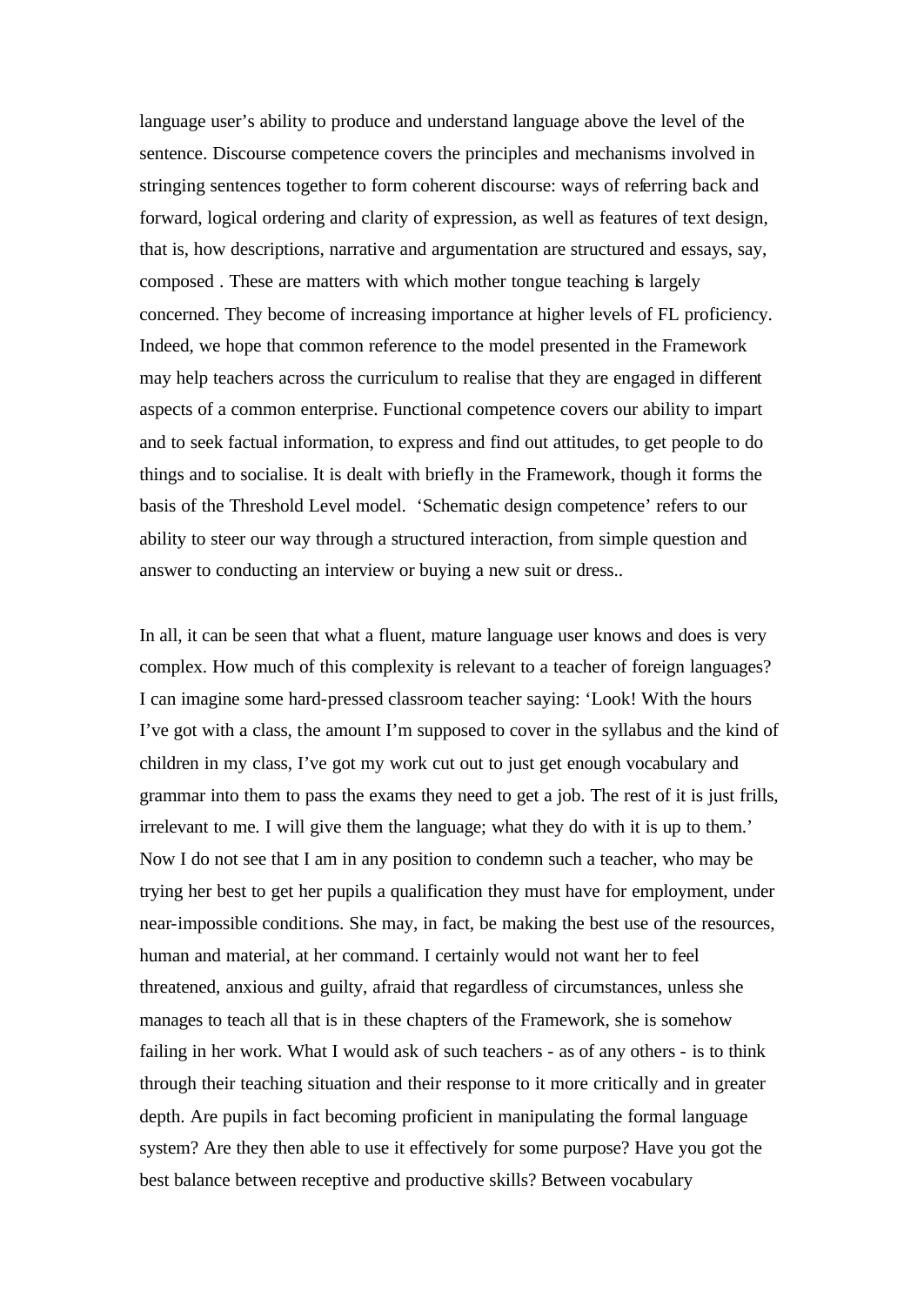development and grammatical organisation? Between the competing criteria of range, fluency and accuracy? If the syllabus is overloaded in relation to the time available, are you trying to cover the whole grammar, but allowing too little time for it to be mastered? Or, if you are insisting on accurate and fluent use of all that you are teaching, is this achieved at the cost of a very narrow range of experience, leaving learners unable to understand much of what they may hear or read? Above all, perhaps, are pupils well-motivated and drawn into the language, or is it a chore, a grind of mechanised exercises remote from real life, to be dropped and forgotten at the first opportunity? Does classroom teaching give you an enjoyable and satisfying professional life? Are you over-preparing, over-rehearsing examination techniques rather than developing the resources which will enable pupils to do a lot more than perform in tests, which they will in fact take equally or more successfully as a result? Are you making full use of whatever freedom of decision the syllabus leaves open to you? Or confining yourself to an unnecessary extent to acting as the agent for authorities at a higher level, whom you expect to take all the decisions for you? Only you can answer these questions. The aim of the Framework is to open your eyes to the questions that you ought to be asking, not to answer them for you.

It is for these reasons that I feel the Framework to be an invaluable tool for teacher education and training. Individual teachers may easily mistake its purpose, look for quick fixes and be disappointed. They may find its style and density daunting, and feel that they are unable to answer the questions posed. They may jump to the conclusion that it is too academic, remote from the day-to-day realities of the classroom. In the hands of an experienced teacher trainer, misconceptions can soon be overcome and I really do believe that it will provide a student setting out on a teaching career with an invaluable mind-map, a resource of continuing relevance at different career stages. In in-service training, it can give a teacher trainer the basis for getting teachers who may have got stuck in a rut and have closed down their options, to reassess their values, aims, objectives and practices in dialogue with other experienced course participants. It is much easier for the relevant , challenging questions to to raised and debated in a group under skilled management than by any individual in isolation.

A skilled animator can, for example, help teachers not to jump too easily to the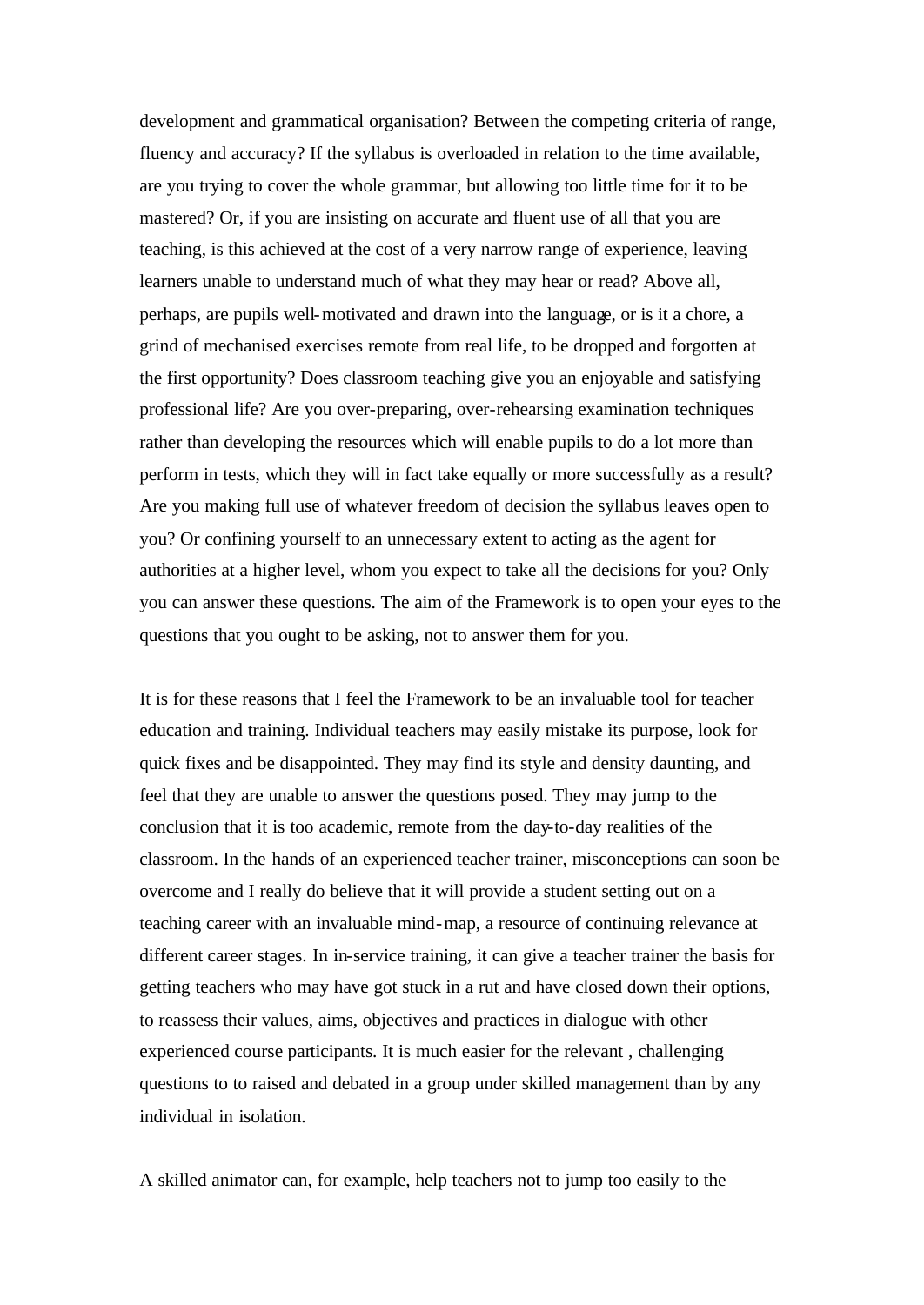conclusion that some sections are irrelevant. For instance, I was told that teachers in Hungary could see no use for the section on conditions and constraints in the context of language use. In reply, I gave the example of language training for airline pilots, who must rely on 100% accuracy in digit recognition in noisy and distracting conditions. The pilots rely on the ability of air traffic controllers to produce clearly articulated speech . Indeed, this ability is required of all those called on to make public announcements. Behind them, those who write such announcements need to learn to phrase them in such a way as to make clarity easier -simple sentences with key words in positions of prominence! These are matters of concern regarding the vocational aspects of education. In any case, classroom management imposes severe time constraints on the nature and extent of communicative activities as well as questions of noise control. Both are serious considerations for testing. These are very practical questions that affect all teachers. The Framework cannot solve them - indeed we insist that the best solution comes from a proper understanding of the specific local conditions, but I do sincerely believe that all teachers will benefit from passing each of the categories of use and competence under review, both as individuals and, wherever possible, in dialogue, exchanging experience and ideas with colleagues.

The later chapters of the Framework are concerned with language learning and teaching, curriculum development, and assessment. Here too the approach is nondirective. No methodology is recommended. We simply set out the options, inviting teachers to identify their present practice and to reflect upon it in the light of the other options available to them. The chapter on assessment is particularly aimed at demystifying testing and freeing teachers from fear and from devoting too much attention to test techniques at the expense of the sound development of communicative abilities. It is of course of particular value to teachers given responsibility for assessing their own students, who are introduced to a wider range of techniques, with their various uses and limitations. The chapter on language teaching is especially concerned with laying out the widest range of options. As an example; we may take the general approaches to language learning and teaching set out on p.143:

#### Slide 5

#### 6.4.1 General approaches: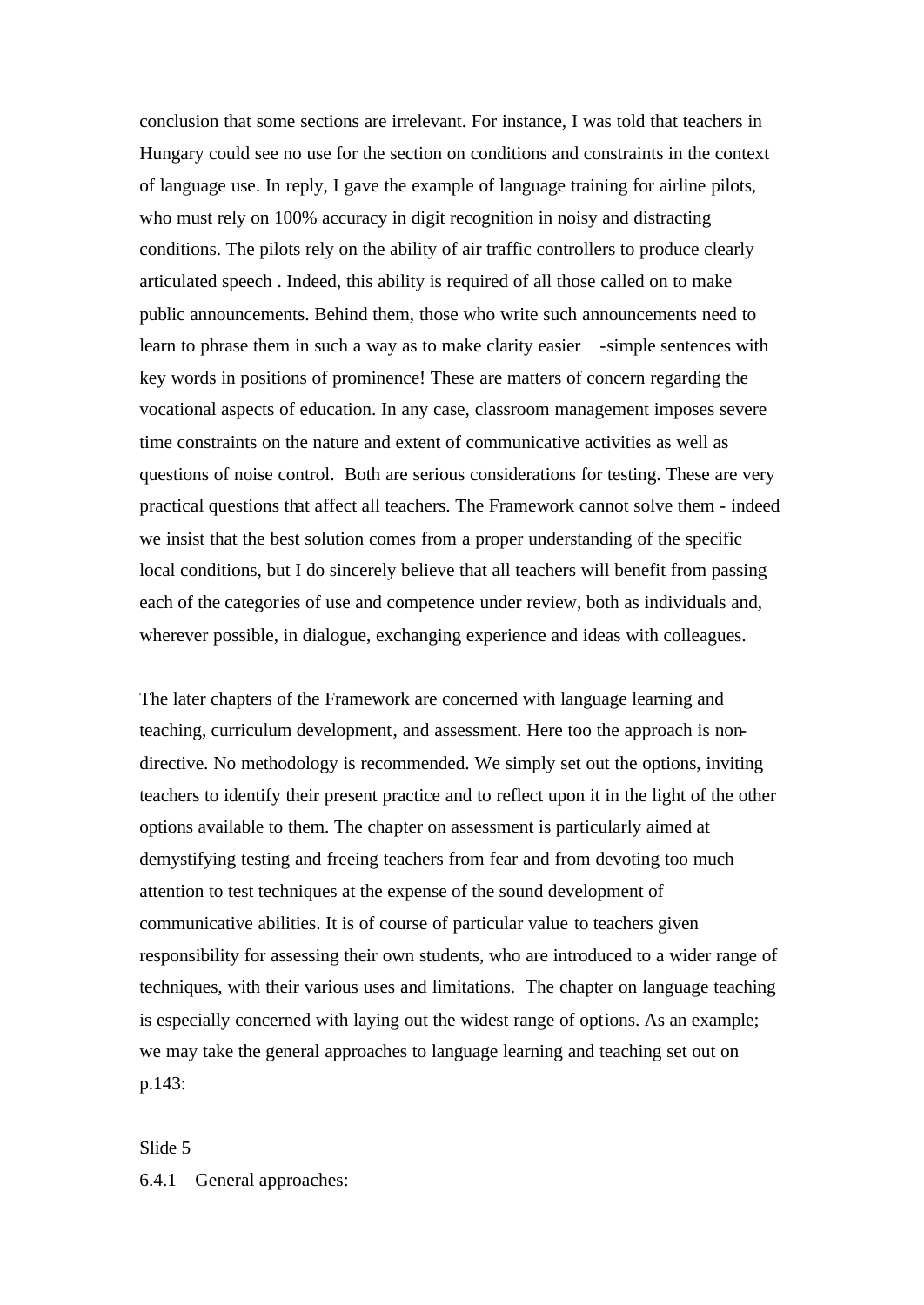In general, how are learners expected to learn a second or foreign language (L2)? Is it in one or more of the following ways?

a) by direct exposure to authentic use of language in L2 in one or more of the following ways:

i. face to face with native speaker(s);

ii. overhearing conversation;

iii. listening to radio, recordings etc.;

iv. watching and listening to TV, video, etc.;

v. reading unmodified, ungraded, authentic written texts (newspapers, magazines, stories, novels, public signs and notices etc.);

vi using computer programmes, CD ROM, etc.;

vii participating in computer conferences on- or off-line;

 viii participating in courses in other curriculum subjects which employ L<sub>2</sub> as a medium of instruction.

b) by direct exposure to specially selected (e.g. graded) spoken utterances and written texts in L2 ('intelligible input' Slide6

c) by direct participation in authentic communicative interaction in L2, e.g. as a conversation partner with a competent interlocutor;

d) by direct participation in specially devised and constructed tasks in L2 ('comprehensible output');

e) autodidactically, by (guided) self-study, pursuing negotiated self-directed objectives and using available instructional media;

f) by a combination of presentations, explanations, (drill) exercises and exploitation activities, but with L1 as the language of classroom management, explanation, etc.;

g) by a combination of activities as in f), but using L2 only for all classroom purposes;

h) by some combination of the above activities, starting perhaps with f), but progressively reducing the use of L1 and including more tasks and authentic texts, spoken and written, and an increasing self-study component.;

i) by combining the above with group and individual planning, implementation and evaluation of classroom activity with teacher support, negotiating interaction to satisfy different learner needs, etc.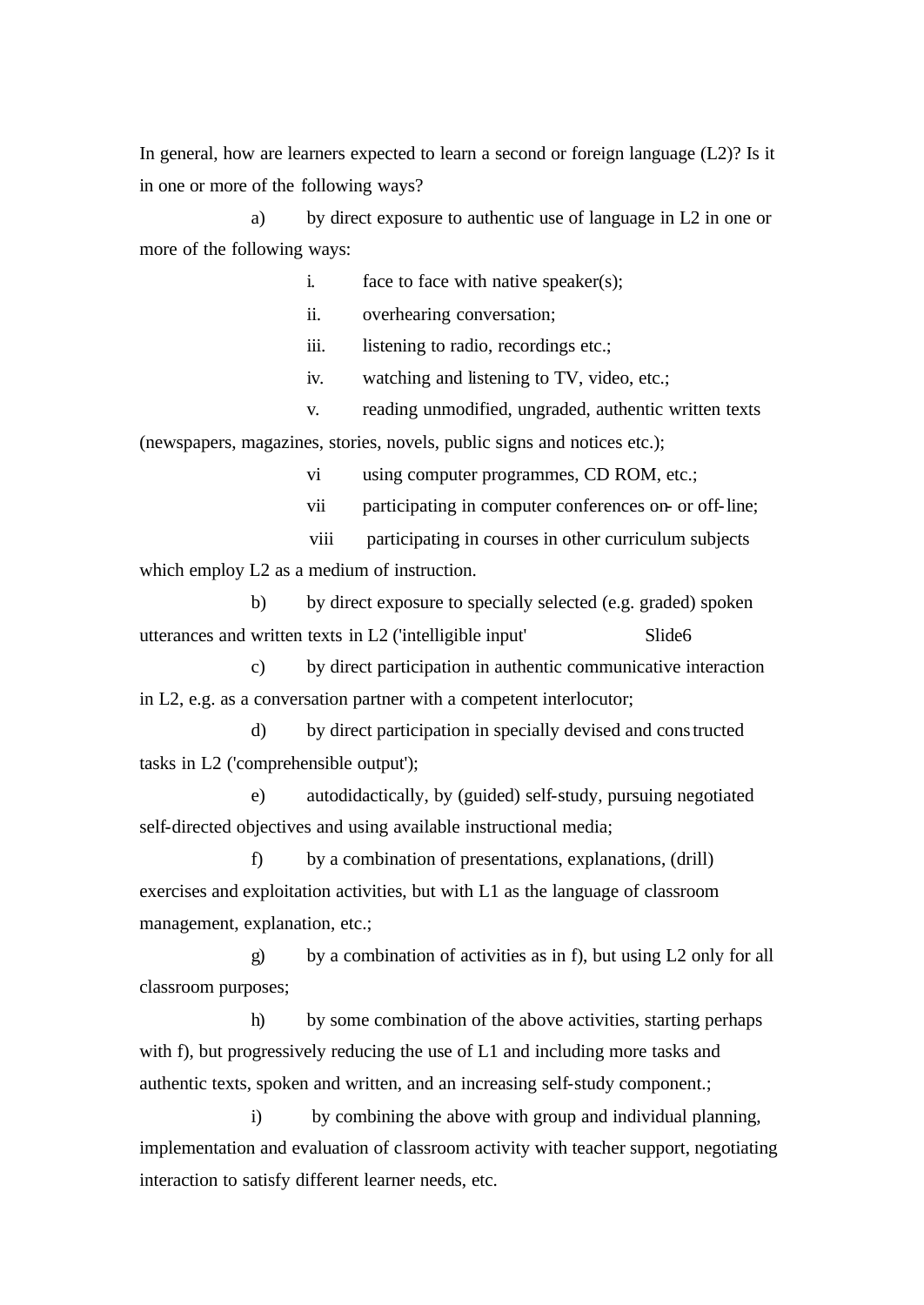First, the option of learning by simple exposure to authentic language is presented, then by interaction with competent speakers, then auto-didactic study, then in f) to i) the various forms of classroom teaching from the more traditional teacher-centred forms using the mother tongue as the medium of interaction to those emphasising the use of the target language and the development of autonomy.

Further options concern: the roles of teachers, learners, instructional media and texts, the development of learners' strategies and competences, and attitudes to error. The options presented for teacher and learner roles should prove sufficiently controversial to provoke lively discussion among course participants, since they raise questions of authoritarian vs. learner-centred approaches and the promotion of learner autonomy, which still arouse strong emotions!

A separate chapter is devoted to the role of tasks in learning and teaching. The chapter on curriculum development considers the options for the organisation of language teaching in schools in the light of the development of plurilingualism, the enlargement of an individual's overall communicative competence to include integrated competences in a number of languages. The essential difference between this concept of plurilingualism and the more familiar multilingualism is that languages are not seen as simply existing side by side, quite separate in the mind, but as interacting to form one integrated competence upon any part of which a user may draw to meet the demands of communication. This makes for much greater flexibility in real situations and can be brought to bear on new learning. We should, I think, agree that we cannot be sure when educating a child what language or languages he or she will actually need in adult life. One of our responsibilities in teaching the first foreign language is to enable the learner to develop the skills needed to learn, or at least deal with, further foreign languages as necessary in later life. This is one reason why the general competences are relevant, and communicative awareness, knowledge of the world, including socio-cultural awareness, general phonetic skills as well as study and heuristic skills all have a part to play. Their development over a period of years should be planned for and cultivated rather than left to chance. I should like to see Spanish children given the confidence and ability to read a simple text in any Romance language. If they spend some years learning English, then on the one hand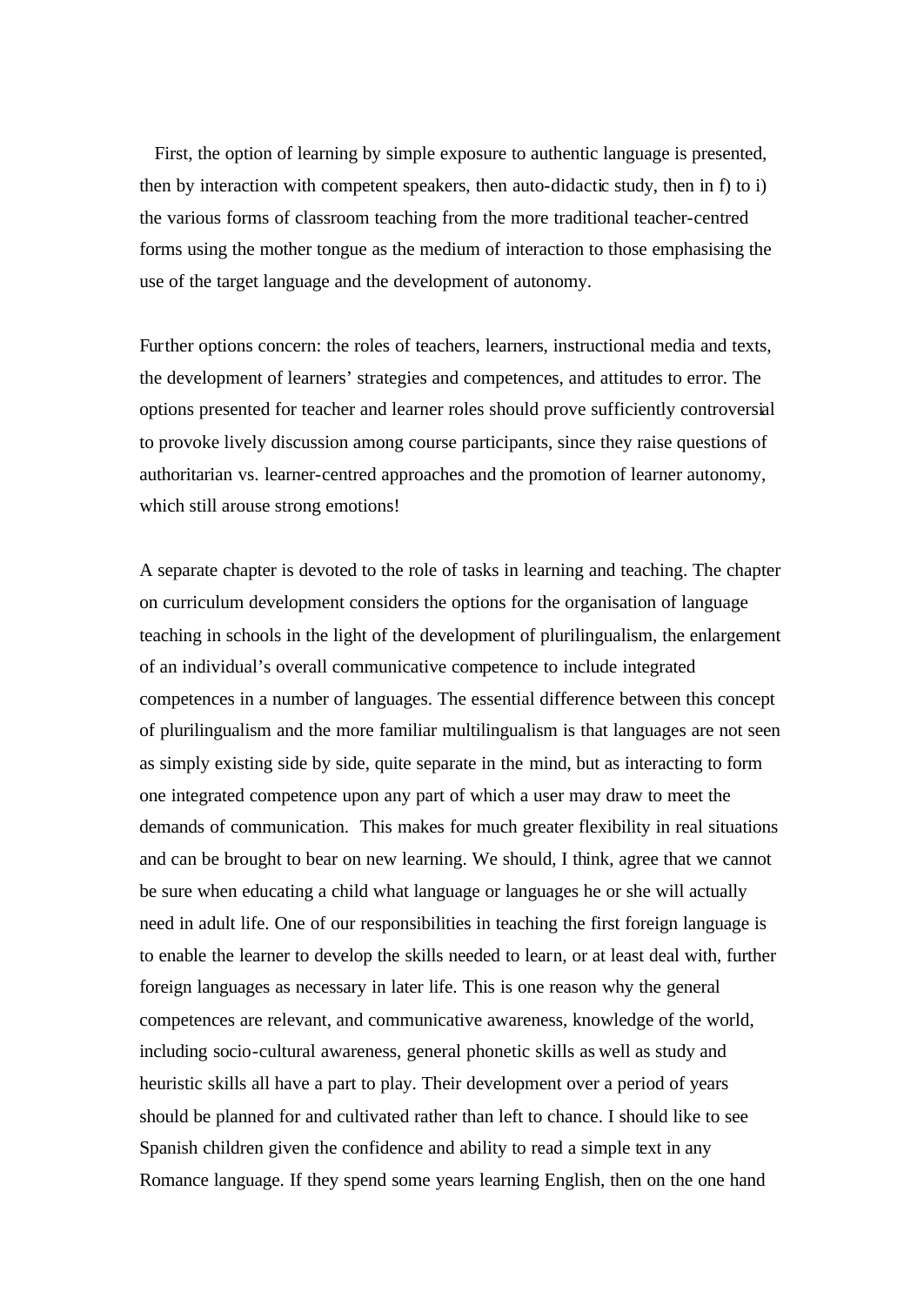they are well placed to exploit to the full its Romance component, taken from French and Latin, and on the other to use its Germanic component to be able to make sense of simple texts in Dutch and in German. You may wonder how such abilities, often in respect of particular competences (e.g. reading comprehension, say), can be recognised and attested in a qualification system which is organised on the basis of single discrete subjects tested one by one on a four-skills basis. I would point in reply to the European Language Portfolio. It is specifically designed to record this kind of experience, which I feel sure would be valued by prospective employers.

I am very much aware that this rapid tour of the Framework leaves more unsaid than said. I have given rather less attention to the scaling of proficiency, because that has received most attention elsewhere and I wanted to convince you of the relevance of the general body of the document to your concerns. But there is too little time.

To summarise: the actions and competences of a fluent mature speaker are complex, Some can be transferred from MT to FL as they are,.Many involve new learning or restructuring. To become a fluent mature user of a FL is a long and demanding process, which has to be planned and carried out over many years. The Framework gives an overview of the process as a whole. Educational authorities can and should use it for long-term strategic planning of language learning aims and objectives. It is for a teacher responsible for any one stage of the process to make use of it to reflect on the contribution he or she has to make to the development of pupils in its various aspects under the given conditions. It is then for teacher trainers to empower teachers to make full use of the resources which the Framework offers them. I know of a number of teacher trainers who already use the Framework as the backbone of their courses. The Guide for Users published by the Council of Europe contains a chapter contributed by Barry Jones based on his experience in doing so at Homerton College, Cambridge.

One final word; the Framework is an ideologically neutral document. It makes no recommendations, but provides all those involved in language learning, teaching and assessment at any level with a tool to facilitate reflection and communication and, if they so wish, to co-ordinate their efforts and calibrate their objectives. But I - and I believe all those engaged in the language programmes of the Council of Europe and